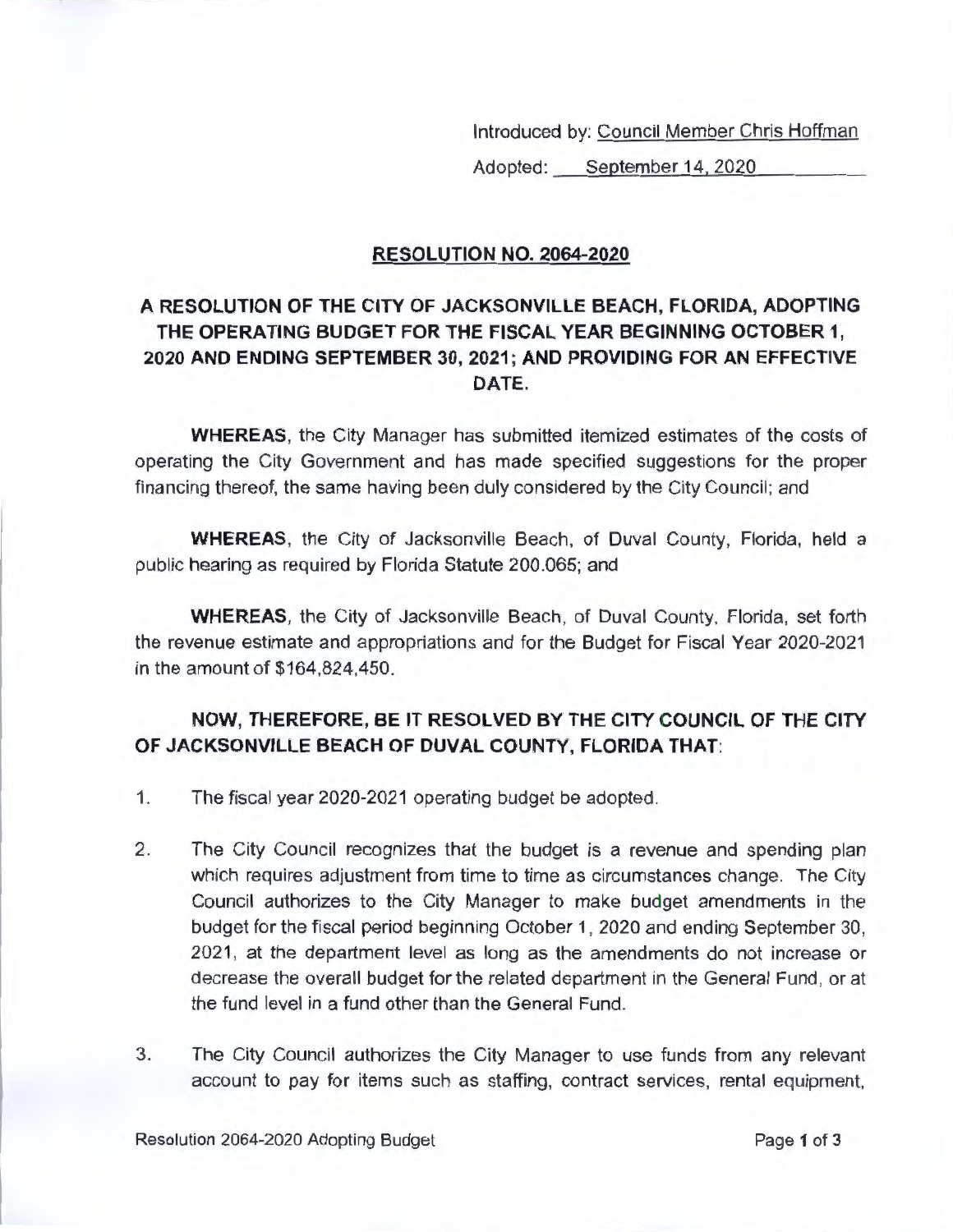communications equipment, emergency repairs, and supplies in response to a named storm or declaration of a state of emergency issued by the Mayor for a severe weather event or other emergency of similar magnitude.

- 4. The City Council further authorizes the City Manager to make budget amendments in the budget for the fiscal period beginning October 1, 2020 and ending September 30, 2021, in furtherance of improvements or works which were approved by the City Council and begun in a previous year, but which were not completed in that year, and any such adjustment shall continue in force until the purpose for which it was made shall have been accomplished or abandoned.
- 5. The City Council further authorizes the City Manager to expend donated monies, so long as the expenditure is consistent with the purpose of the donation.
- 6. In compliance with the Convention Development Tax Act, Section 212.0305 Florida Statutes, the City of Jacksonville Beach, being unable to use Convention Development revenue solely for the purposes stated in the section, is hereby authorized to use the revenue to acquire and develop municipal parks, lifeguard stations or athletic fields.
- 7. This Resolution shall take effect immediately upon its adoption.

**DULY ADOPTED** at a public hearing this 14th Day of September, A.O., 2020.

William C. Latham, MAYOR

Laure Scott /88

Laurie Scott, CITY CLERK